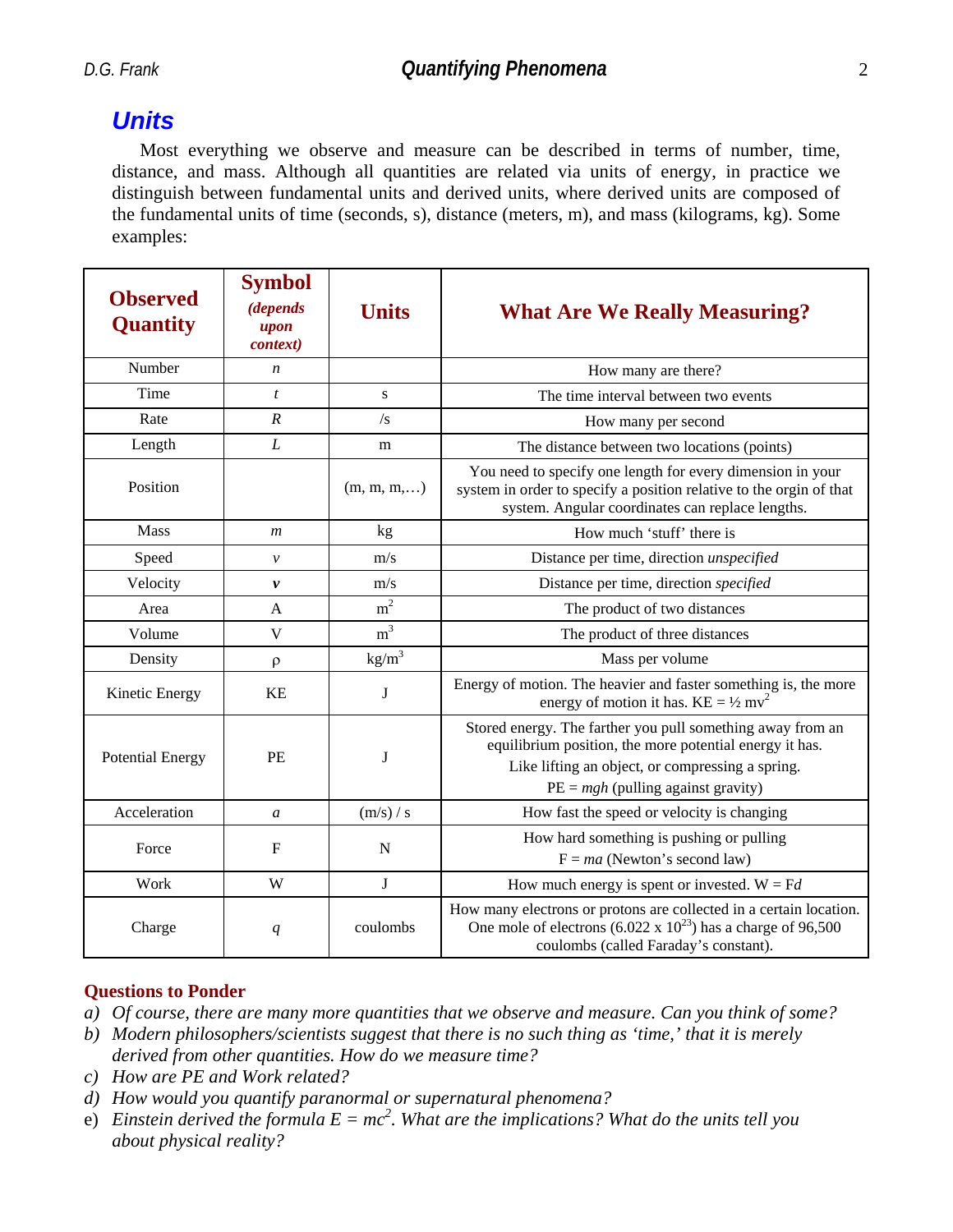### *Transducers*

A transducer is a device that converts a quantity of interest into a conveniently measurable quantity. For example, a thermometer converts the temperature of a system into a distance. A ruler converts a distance into a number. A bathroom scale converts a weight (force due to gravity) into a rotation on a dial. Modern transducers typically produce a voltage (electrical potential energy) proportional to the quantity of interest (e.g. temperature, pressure, force, distance), so that a simple linear relationship can be used to obtain the quantity of interest (e.g. volts per degree).

### **Questions to Ponder**

- *a) Our body contains many transducers. Each of our senses converts a physical phenomenon into a signal that the brain can interpret. How is this accomplished?*
- *b) The speedometer in your car is a transducer. How does it work? There are both mechanical and electronic speedometers.*
- *c) Can you think of other transducers in nature?*
- *d) The concept of transducers can be extrapolated to many other areas of thought. For example, the worse the behavior, the higher the count of spankings. Try to generalize the idea of transducers. What other situations apply?*

## *Accuracy vs. Precision, Analog vs. Digital*

Physical quantities are *exactly* what they are (*profound, eh?*), and Nature is typically integerial or analog. Examples are: "How many electrons are there?" (integerial), or, "How high did you lift the object?" (analog). It is possible to *exactly* record the numbers of things ("I have three pennies in my pocket."), but when we measure analog quantities we must *approximate* them with numbers ("I weigh about 190.2 lbs."). The more decimal places we use to express an analog quantity, the more *precisely* we are approximating it. If the device we are using to measure a physical quantity is not calibrated correctly, then we may be *precisely* recording a result that is not *accurate*.

Once we have obtained a number which approximates a phenomenon, we need to record it. Traditionally, values are recorded in a laboratory notebook. In modern systems, electronic means (tapes, computers) are also used. This presents another issue; how do we represent a quantity in a computer? If the number is integerial and small enough, the number can be expressed *exactly* as an integer, routinely up to  $2^{32}$  (4,294,967,296). Analog values are typically approximated to the degree of precision required by the situation, the data acquisition rate, and the amount of storage available. For example,

- In digital cameras there is a tradeoff between the quality of the photos and the number that can be stored. If you are planning to make large enlargements of the photos, you should use the highest resolution available to obtain the best looking print later. If you are merely documenting an event, then you can dramatically increase the number of photos you can store by storing the photos with less color and pixel resolution.
- If you are recording the music in a concert, then you typically only need to record it to 20 bits of resolution (one part in  $2^{20}$  is about one part per million), since very few people can hear a difference that small. A recording of lower *fidelity* (fewer bits, lower precision) might still be sufficient if the range of the signal is small (not too loud or too soft).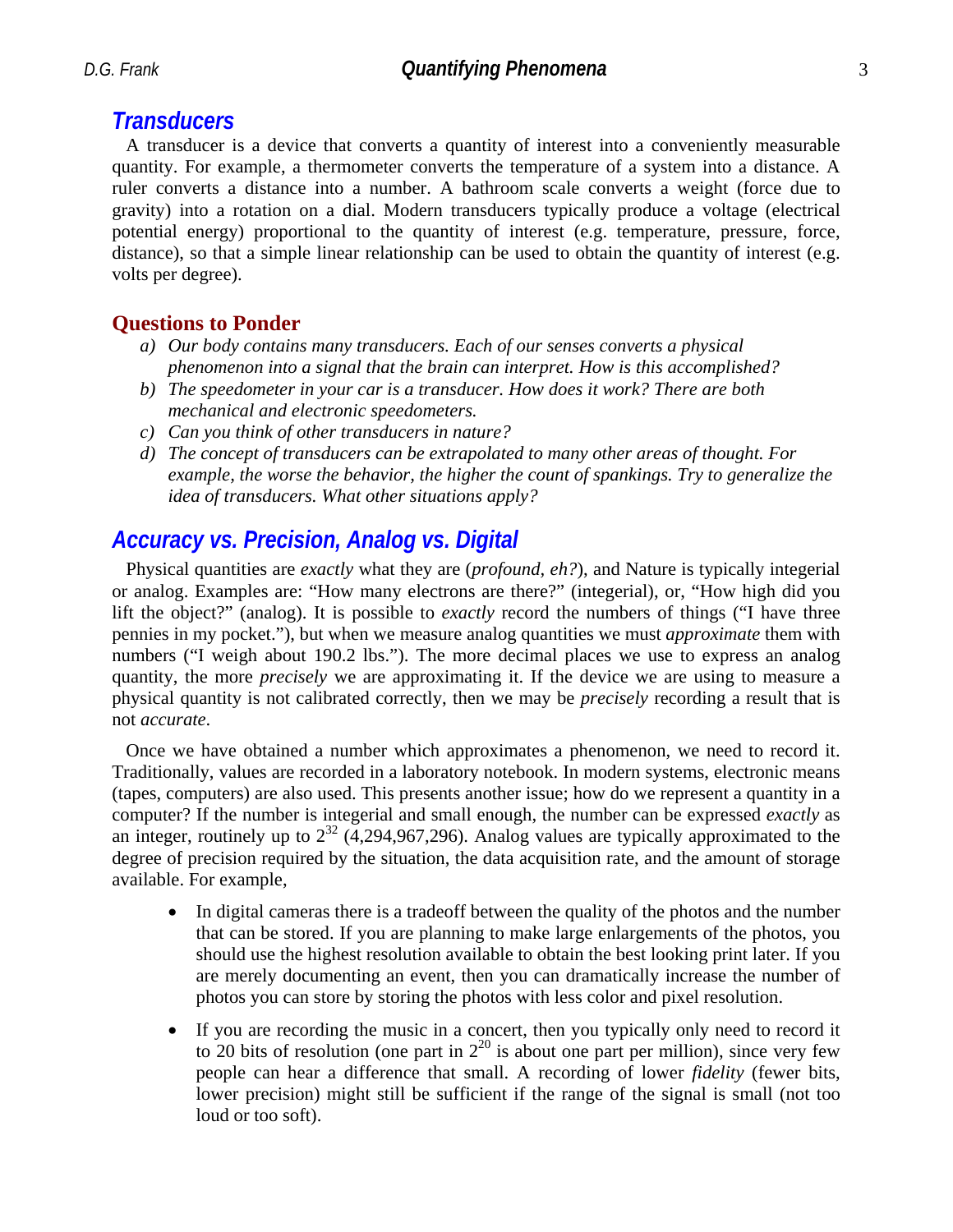*D.G. Frank Quantifying Phenomena* 4

Digital values are not only convenient for manipulation and storage, but also for transmission. For example, most radio signals are transmitted in analog form (AM and FM). Interference reduces the volume of the signal and/or produces static (noise produced when stray signals are amplified or the amplitude of the real signal is slightly changed). On the other hand, Digital signals are composed of "on/off" states (binary, bits), so transmission fidelity is *perfect* assuming all the bits are received. Let's say you are transmitting the number '153.' In binary, this number is represented (8 bits) as '10011001.' It doesn't matter how strongly the 'ones' are received, just so long as they are sufficiently strong that they can be distinguished from the background noise. In analog transmission, the number might be received as 154 or 151, reducing the fidelity. Digital cell phones, satellite TV, and the internet are examples of high-fidelity signal transmission via digital values.

#### *Scientific Notation*

Scientists routinely make and record a very large range of measurements. Of course, they are concerned about both accuracy and precision. Atomic clocks resolve atomic vibrations  $(0.000000000000001$  seconds, or  $10^{-15}$  seconds), and astronomers measure 'astronomical' distances and masses. The average distance from the Earth to the sun is 1.50 x  $10^{11}$ m  $(150,000,000,000$  meters) and the Earth's mass is 5.98 x  $10^{24}$  kg (5,980,000,000,000,000,000,000,000 kilograms). Lots of zeroes, eh? Can you imagine having to write them out all the time? Accordingly, scientists have developed a convenient convention for precisely recording a large range of values, called *Scientific Notation*. (By the way, this is a great, intuitive opportunity to review logarithms.)

Scientific notation consists of three numbers (the *coefficient*, the *base*, and the *exponent*), but also includes some additional important ideas. Consider the mass of the earth, 5.98 x  $10^{24}$ kg. If I were to express this quantity as  $6 \times 10^{24}$ kg I would not be incorrect, just less precise (one instead of three significant figures). Note that the number of digits in the coefficient reveals the precision (not the accuracy) to which the quantity is expressed. I am reminded of the Star Trek episode where Captain Kirk asks Spock how long it will take to get to their destination. Spock replies something like "22 hours, 3 minutes, and seven seconds." Captain Kirk smirks, and says that "about 22 hours" would have been a sufficient answer. In other words, the precision one uses to record and report data depends upon the precision of the original measurements, the subsequent calculations employed, and the intended use of the values.

| <b>ORDER</b>    | <b>DECIMAL</b>        | <b>PREFIX</b>  | <b>EXAMPLE</b>                               |
|-----------------|-----------------------|----------------|----------------------------------------------|
| $10^{-15}$      | 0.000000000000001     | fempto-        | atomic vibrations (fs), electron radius (fm) |
| $10^{-12}$      | 0.000000000001        | pico-          | wavelength of X-rays (pm)                    |
| $10^{-10}$      | 0.0000000001          | (Angstroms, A) | chemical bond lengths are in A               |
| $10^{-9}$       | 0.000000001           | nano-          | diameter of molecules (nm)                   |
| $10^{-6}$       | 0.000001              | micro-         | diameter of red blood cell (m)               |
| $10^{-3}$       | 0.001                 | milli-         | thickness of a dime (mm)                     |
| $10^{-2}$       | 0.01                  | centi-         | Width of your pinky $(2.54 \text{ cm/inch})$ |
| $10^{-1}$       | 0.1                   | deci-          | Width of a hand (dm)                         |
| 10 <sup>0</sup> |                       | n/a            | I'm about 2m tall                            |
| 10 <sup>1</sup> | 10                    | deca-          | The crest of my roof is 1 dam                |
| 10 <sup>2</sup> | 100                   | hecto-         | Close to the 100 yard dash                   |
| 10 <sup>3</sup> | 1,000                 | kilo-          | A kilometer is about 0.62 miles              |
| 10 <sup>6</sup> | 1.000.000             | mega-          | Millions. Lifetime earnings in dollars.      |
| 10 <sup>9</sup> | 1,000,000,000         | giga-          | Billions. My computer has 2gbyte RAM         |
| $10^{12}$       | 1,000,000,000,000     | tera-          | Trillions. Computer operations per second.   |
| $10^{15}$       | 1,000,000,000,000,000 | peta           | How far light travels in a month (Pm)        |

## *Table 1. Sizing Things Up in Base Ten*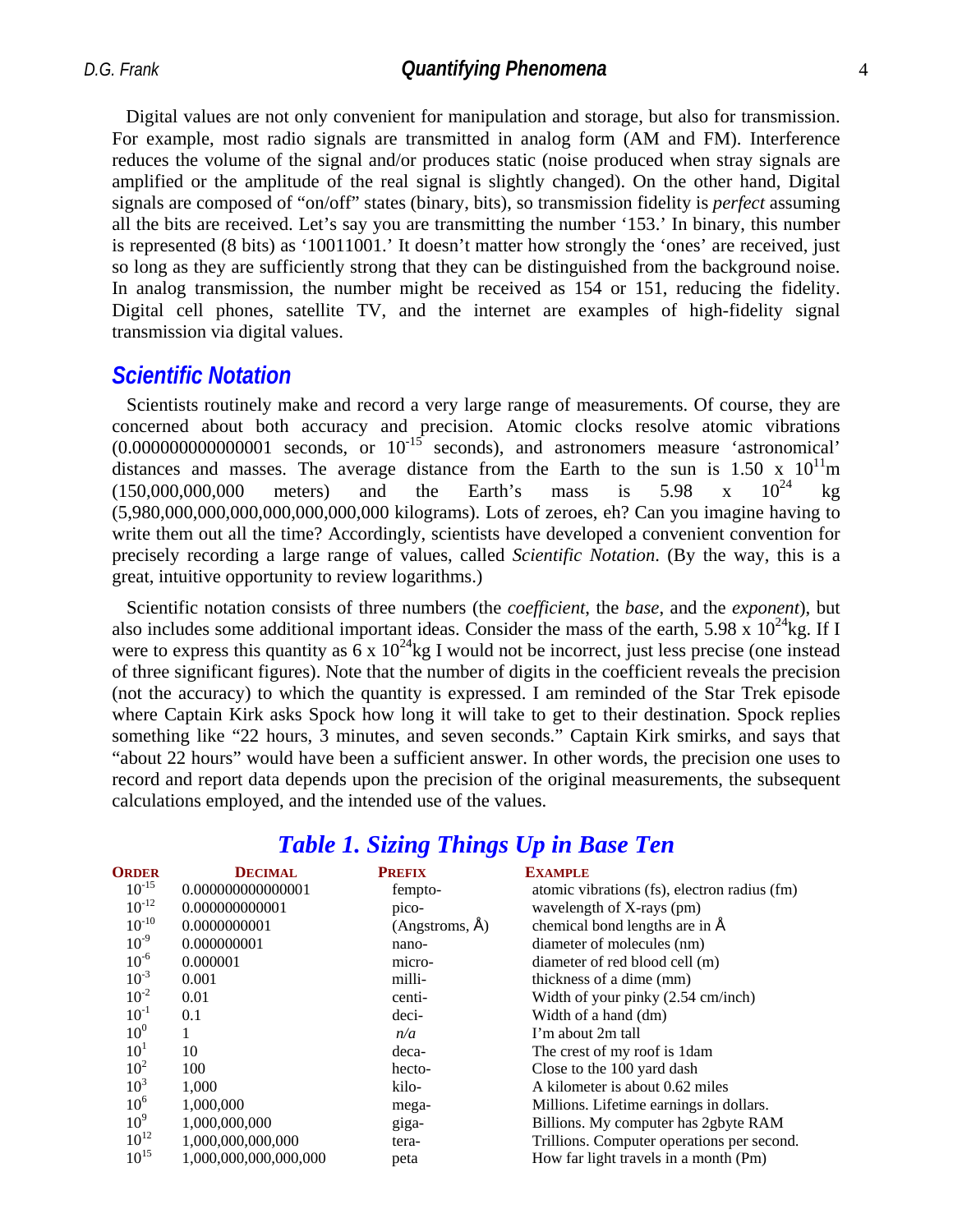### **Questions to Ponder**

- *a) Sometimes it is difficult for us to visualize very large and very small numbers. Try to think of something tangible in your experience for each order of magnitude.*
- *b) How many molecules tall are in your body?*
- *c) Light from the moon is about a second old. Light from the sun is about eight minutes old. In other words, when we 'look' at them, we are actually seeing what the moon was like one second ago, and what the sun was like eight minutes ago. When we see both at the same time, we are simultaneously observing two different moments in history.*

# *Significant Figures*

The way one records and reports numbers is very important, especially in science. This is because the context and the number *itself* reveal how the measurements were made and the significance of the digits themselves. The convention in science is to indicate the measurement precision by the number of digits used, called *significant figures*. Zeroes acting as place-holders are not significant. Table 2 gives some examples:

| <b>Number</b>                   | <b>Significant</b><br><b>Figures</b> | <b>Scientific Notation</b>      | Explanation                                                                                                                            |
|---------------------------------|--------------------------------------|---------------------------------|----------------------------------------------------------------------------------------------------------------------------------------|
| 1234                            | $\overline{A}$                       | $1.234 \times 10^3$             | This number is assumed to be measured and<br>reported to the nearest 1 (it could have been 1233<br>or 1235).                           |
| 1230                            | 3                                    | $1.23 \times 10^3$              | Assumed to be $\pm$ 10, or between 1220 to 1240.<br>(The zero is a place-holder.)                                                      |
| 1030                            | 3                                    | $1.03 \times 10^3$              | Only the final zero is a place-holder                                                                                                  |
| <b>1200</b>                     | $\overline{2}$                       | $1.2 \times 10^3$               | Assumed to be $\pm$ 100, or between 1100 to 1300.<br>(The zeroes are place-holders.)                                                   |
| $1230 \pm 1$                    | $\overline{4}$                       | $1.230 \times 10^3$             | The precision is unambiguous, and the uncertainty<br>tells you that the last zero is significant.                                      |
| $73\frac{1}{2} \pm \frac{1}{2}$ | 3                                    | $(7.35 \pm 0.05) \times 10^{1}$ | Showing the $\frac{1}{2}$ in scientific notation makes the<br>precision unambiguous.                                                   |
| 0.001                           | 1                                    | $1 \times 10^{-3}$              | The first two zeroes after the decimal point are place-<br>holders, and the uncertainty in the number is assumed<br>to be $\pm 0.001$  |
| 0.0010                          | $\overline{2}$                       | $1.0 \times 10^{-3}$            | The first two zeroes after the decimal point are place-<br>holders, and the uncertainty in the number is assumed<br>to be $\pm 0.0001$ |

# *Table 2. Understanding Significant Figures*

The context also matters. If someone asks me my height there are several ways I could answer, depending upon the context. At a party I might reply, "about six feet," and people know that I am not saying that it could be five feet or seven feet  $(6 \pm 1 \text{ ft})$ . They know I mean 'plus or minus an inch or so'  $(72'' \pm 2'')$  because that is the convention in our culture. However, when I'm at the doctor's office, if the nurse asks me, I'll say 6ft 1½″, because I know they're trying to keep a precise medical record. Based upon my answer the nurse should record 73½″ on my chart. It would be a mistake to record 73.5" or 73.50", because the number 73.5 implies  $73.5 \pm 0.1$  (three significant figures) and the number 73.50 implies  $73.50 \pm 0.01$  (four significant figures), and I